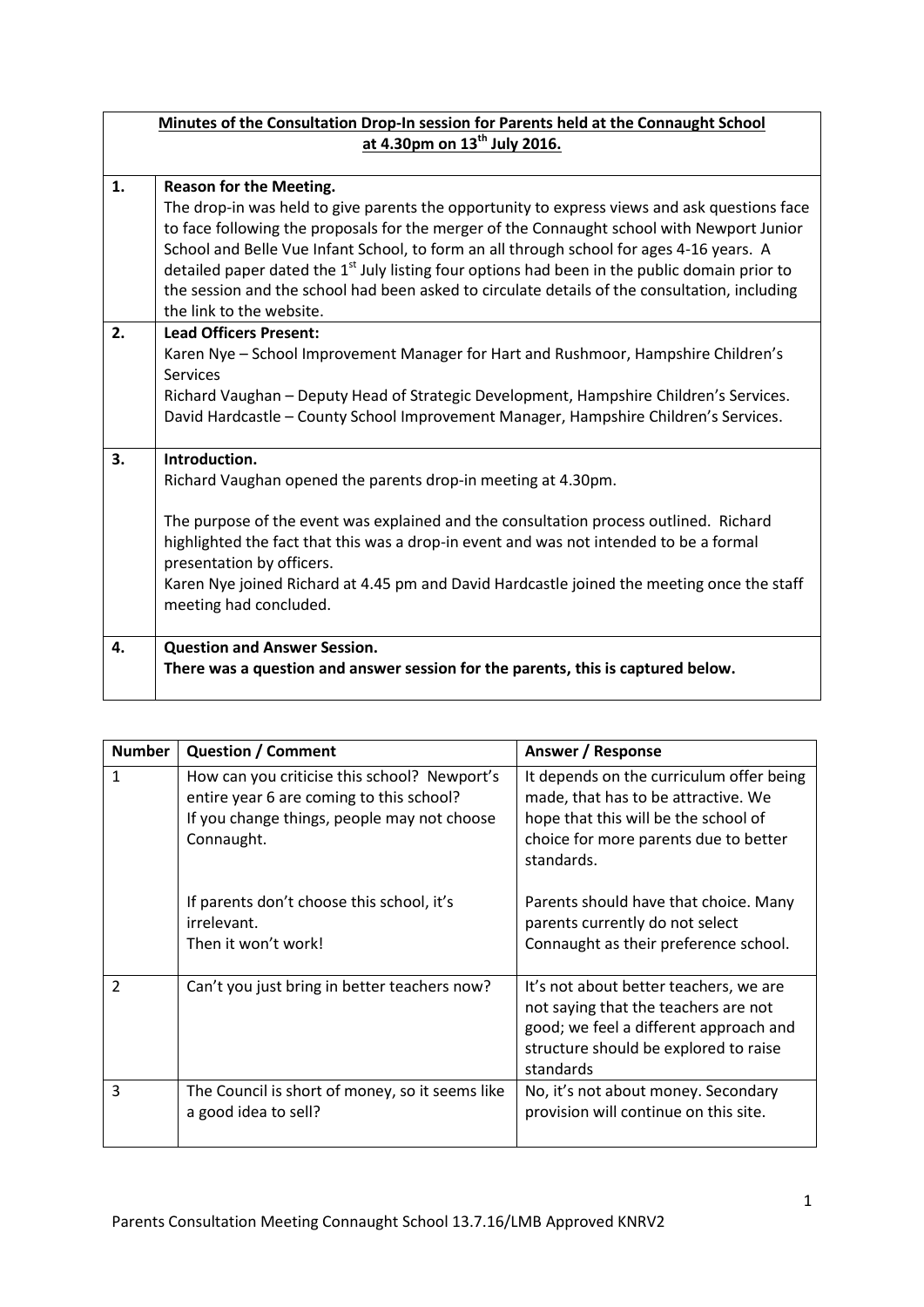| $\overline{4}$ | I chose this school for my son, there have                          | We acknowledge the strengths but feel                                                 |
|----------------|---------------------------------------------------------------------|---------------------------------------------------------------------------------------|
|                | been excellent transition arrangements and a                        | attainment is presently not high enough.                                              |
|                | fantastic family environment.                                       | We feel the community should have a                                                   |
|                |                                                                     | say about improving academic                                                          |
|                |                                                                     | standards.                                                                            |
| 5              | Why is it not an option to improve this                             | The funding is not driven by the local                                                |
|                | school? Why not give the school more                                | authority but by the government based                                                 |
|                | money? With all the people moving in to this                        | on a national formula which includes the                                              |
|                | area the school won't be able to take all the                       | number on roll. With its current                                                      |
|                | children in a few years.                                            | number of pupils, the school's income is                                              |
|                |                                                                     | insufficient to support the school's                                                  |
|                |                                                                     | structure moving forward. The local                                                   |
|                |                                                                     | authority can only invest in new schools                                              |
|                |                                                                     | when all provision is full, currently there                                           |
|                |                                                                     | is plenty of capacity.                                                                |
|                |                                                                     | Ten years down the line there may be                                                  |
|                |                                                                     | case for expansion and that would then                                                |
|                |                                                                     | be considered. Setting up a through                                                   |
|                |                                                                     | school would generate economies of                                                    |
|                |                                                                     | scale offering opportunities to review                                                |
|                |                                                                     | spending and organisation.                                                            |
| 6              | There is a great deal of new housing in                             | We accept that Aldershot is growing                                                   |
|                | Aldershot, the spaces will be needed.                               | significantly but there is a significant                                              |
|                |                                                                     | drop off at transition from KS2;                                                      |
|                |                                                                     | currently the school has capacity and                                                 |
|                |                                                                     | this proposal does not remove any                                                     |
| $\overline{7}$ |                                                                     | capacity.                                                                             |
|                | My son is autistic and has made fantastic<br>progress at Connaught. | The Connaught has many strengths and                                                  |
|                |                                                                     | it is good that you feel your son has<br>done well.                                   |
|                |                                                                     |                                                                                       |
| 8              | I don't understand why you didn't consult                           | We follow a statutory process of open<br>consultation. There will be a series of      |
|                | with the parents and staff before putting that                      |                                                                                       |
|                | article in the paper. That was disgraceful!                         | consultations, evidence will be collected<br>and a report will go to the lead member. |
|                |                                                                     |                                                                                       |
|                | Parents who wanted to come here will have                           | Everyone has a voice in this consultation                                             |
|                | been put off by that article.                                       | process. We cannot legislate for what                                                 |
|                |                                                                     | the press writes.                                                                     |
| 9              | We were not told or consulted before the                            | There is a process for consultation. Local                                            |
|                | article appeared in the press. It's disgraceful                     | head teachers were informed before the                                                |
|                | how you have gone about it.                                         | news became public and it was up to the                                               |
|                |                                                                     | head teachers to determine when they                                                  |
|                |                                                                     | would share the news with their                                                       |
|                |                                                                     | communities.                                                                          |
|                |                                                                     |                                                                                       |
|                | We want to influence things; how do we                              | There is a consultation website.                                                      |
|                | make our views known?                                               |                                                                                       |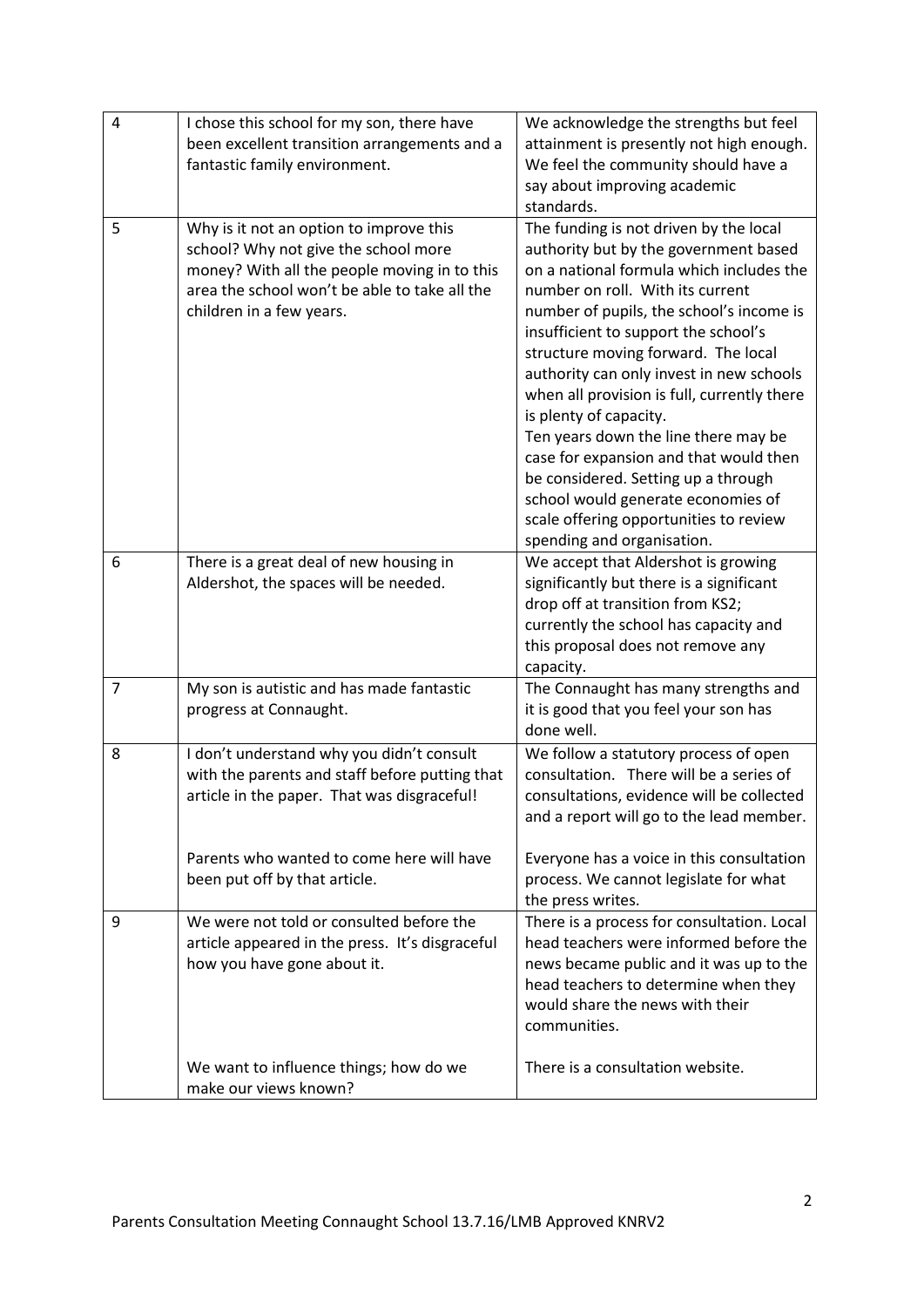| 10 | Aldershot is increasing in size with young<br>families moving into the area, why not make<br>plans for the future of this school?                                                                | There are very strict rules about the use<br>of unused school buildings. Currently<br>the school has capacity; we do not need<br>more capacity. This proposal will not<br>change the capacity available.<br>We are interested in establishing an all<br>through school out of three schools.<br>The process to achieve this is set down                                                                                                                   |
|----|--------------------------------------------------------------------------------------------------------------------------------------------------------------------------------------------------|-----------------------------------------------------------------------------------------------------------------------------------------------------------------------------------------------------------------------------------------------------------------------------------------------------------------------------------------------------------------------------------------------------------------------------------------------------------|
|    |                                                                                                                                                                                                  | in law. We expand the age range of one<br>school and close the other two. The<br>governing body and leadership of the<br>expanded school determines the<br>structure of that school moving forward.                                                                                                                                                                                                                                                       |
|    | Put your cards on the table, you want to sell<br>this site!                                                                                                                                      | The site is needed. The secondary<br>provision will continue on the current<br>site. There are no plans to sell the site; it<br>is needed for continued educational<br>provision.                                                                                                                                                                                                                                                                         |
| 11 | Why do we have to do this? Why pick on<br>Connaught?                                                                                                                                             | We need to achieve a higher level of<br>attainment.                                                                                                                                                                                                                                                                                                                                                                                                       |
|    | There are other schools in Farnborough which<br>do not have good attainment, why pick on us?<br>You have damaged the reputation of the<br>school by using out of date data, we have<br>improved. | This school has been under-performing<br>consistently for a number of years and<br>we are looking at alternative ways to<br>improve performance in the secondary<br>sector.                                                                                                                                                                                                                                                                               |
| 12 | Who would lead the new school?                                                                                                                                                                   | There would be one governing body to<br>make the decisions. The leadership of<br>Belle Vue Infant school would most<br>likely change in structure and form, to<br>run all phases/key stages but this would<br>be the decision of the governing body.<br>The school (Belle Vue) would have the<br>same DFE number but would change its<br>age range; technically Newport and<br>Connaught close to achieve the merger<br>but their sites and the provision |
|    |                                                                                                                                                                                                  | remains.                                                                                                                                                                                                                                                                                                                                                                                                                                                  |
| 13 | What happens if the Connaught pulls them<br>down and they pull out of the deal?<br>Based on what facts?                                                                                          | It is not about Ofsted it is about<br>improving attainment levels in the<br>secondary phase for local children. Once<br>the merger has been achieved there can                                                                                                                                                                                                                                                                                            |
|    | What happens when children come from<br>other junior schools?                                                                                                                                    | be no further change without a similar<br>process to this.<br>It is anticipated that raised expectations<br>through the all through model would                                                                                                                                                                                                                                                                                                           |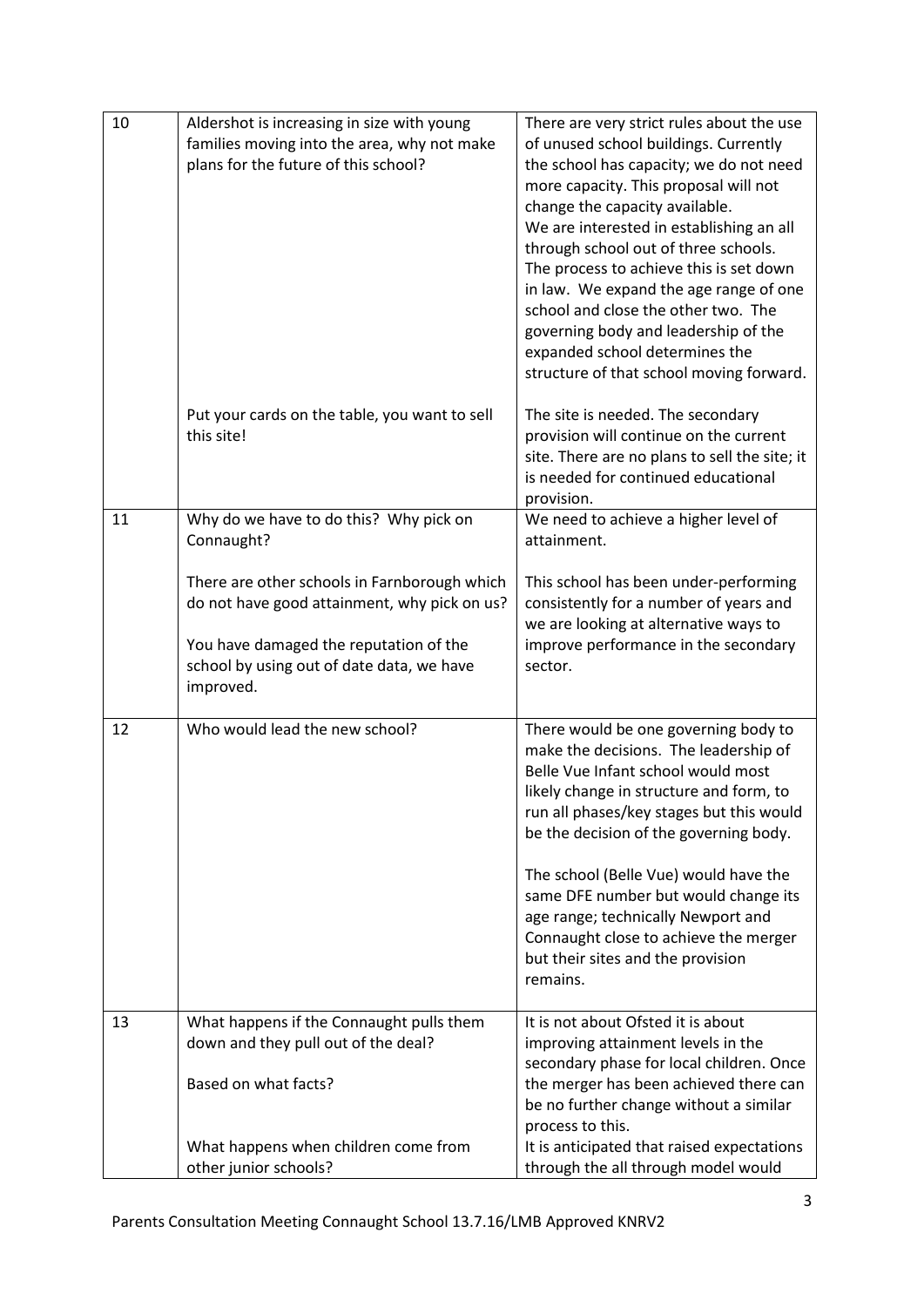|    |                                                                                                                                                                                                                                                                                                                                                               | prevent any loss of time on learning<br>early in KS3. Children from other feeders<br>would be able to join in Y7; equally<br>parents of children at the all through<br>school could select alternative provision<br>at Y7 should they wish                              |
|----|---------------------------------------------------------------------------------------------------------------------------------------------------------------------------------------------------------------------------------------------------------------------------------------------------------------------------------------------------------------|-------------------------------------------------------------------------------------------------------------------------------------------------------------------------------------------------------------------------------------------------------------------------|
| 14 | My children came here five years ago and<br>both have done well. My son is SEN, how will<br>he be affected and how will he cope?<br>The autistic children here are very upset at<br>the thought of moving. They are happy in this<br>small, very well supported school.                                                                                       | The school will not move; the site and<br>the classrooms will remain, as will the<br>staff should they wish to.                                                                                                                                                         |
| 15 | The school is failing because the education<br>team has not supported the teaching staff.<br>This school has fantastic Value Added, they<br>have made my son the best he can be which is<br>what this school is all about.<br>What about the autistic children? My child<br>cannot cope with an ordinary school. Many<br>children here can achieve and do so. | Progress is important but also important<br>is attainment at GCSE level and<br>particularly 5 A-C including English and<br>mathematics.<br>We believe it is possible to achieve high<br>standards for all.                                                              |
| 16 | What about after school clubs would they<br>raise attainment?<br>Pupils are upset and afraid about what will<br>happen to their school.                                                                                                                                                                                                                       | They may do so but it is parental choice<br>if they are accessed; fundamentally we<br>need to improve provision in school<br>hours.                                                                                                                                     |
| 17 | Is there any proof that this plan will work and<br>raise attainment?                                                                                                                                                                                                                                                                                          | One of the challenges nationally is that<br>year 7 has a dip and teachers have to<br>recalibrate. There is evidence that<br>through schools can be successful in<br>eliminating these dips in progress.                                                                 |
| 18 | Can we achieve better results without going<br>to a through school? Why can't we recruit<br>more and better teachers?                                                                                                                                                                                                                                         | Staff tell us they are doing the best that<br>they can. We are happy to hear views<br>about other ways to improve the<br>school's performance; this is why we are<br>consulting. Many head teachers in<br>Hampshire and nationally have difficulty<br>recruiting staff. |
| 19 | Don't talk about Wavell, they don't want us,<br>they are offended by us!                                                                                                                                                                                                                                                                                      |                                                                                                                                                                                                                                                                         |
| 20 | How will all this affect pupils, teachers and<br>grades?                                                                                                                                                                                                                                                                                                      | This proposal is a structural change.<br>Most likely to affect staff in leadership<br>posts more than teachers. It has been<br>proposed to improve grades.                                                                                                              |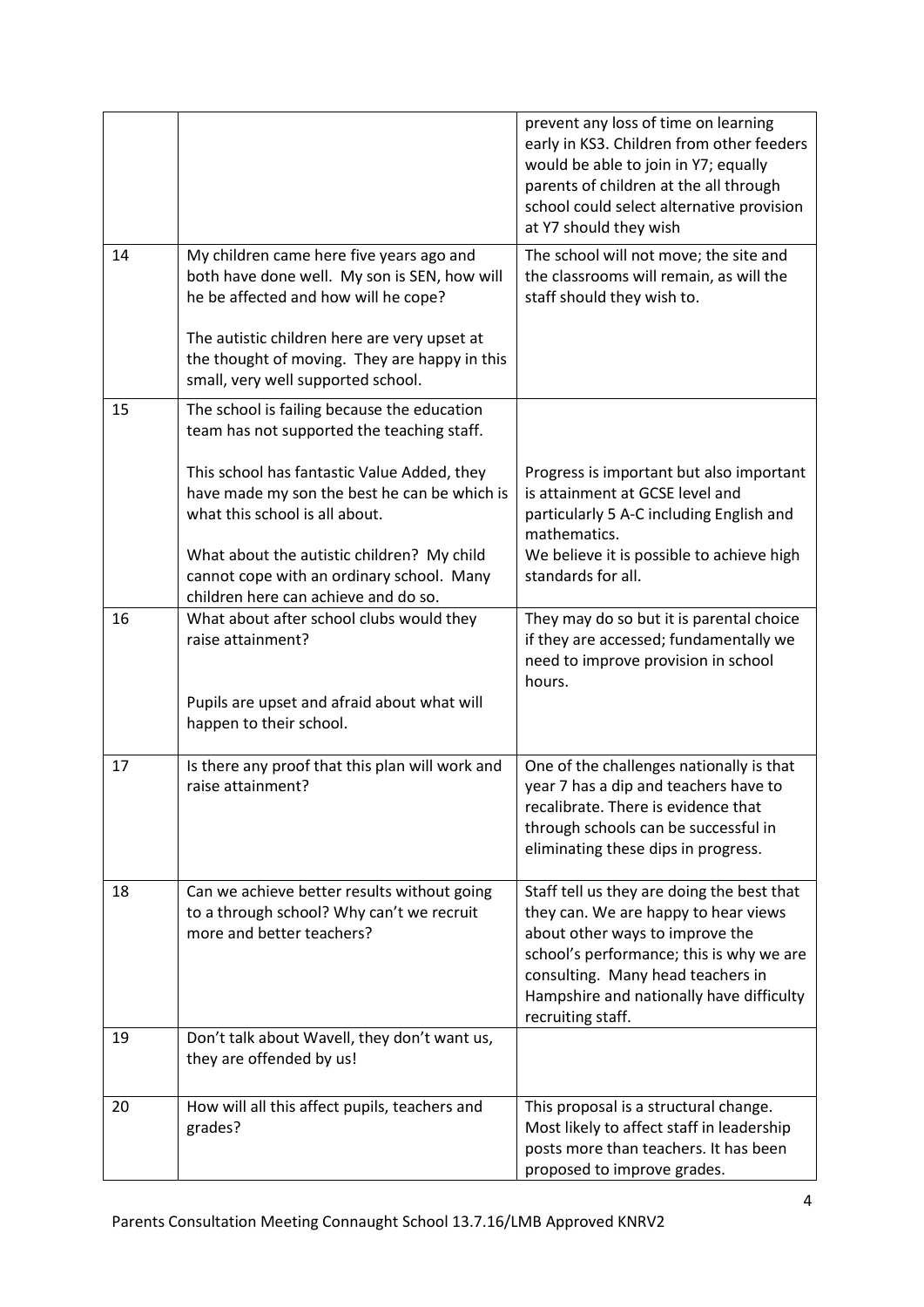| 21 | Children and parents have to put effort in as<br>well as teachers. It doesn't have to be a<br>negative change.                                                                                                                     |                                                                                                                                                                                                                                          |
|----|------------------------------------------------------------------------------------------------------------------------------------------------------------------------------------------------------------------------------------|------------------------------------------------------------------------------------------------------------------------------------------------------------------------------------------------------------------------------------------|
| 22 | Will my daughter's GCSE options change?                                                                                                                                                                                            | It is unlikely that any governing body will<br>change the options of those children<br>currently studying GCSEs.                                                                                                                         |
| 23 | How can an infant school governing body<br>have any expertise in secondary schools?                                                                                                                                                | The governing body will most likely<br>undertake a skills audit and where they<br>feel they lack expertise they can add<br>experienced governors with expertise in<br>those areas.                                                       |
| 24 | This is a brilliant school, Mrs Abbott knows<br>every child's first name, and they are not just<br>a number. There are some great people here,<br>particularly for special needs.<br>You have trashed the reputation in the press. | We can't control the press; you have my<br>assurance that we will make the point<br>clear to them that this issue is about<br>attainment.                                                                                                |
|    | You are contradicting yourselves; first you say<br>the school is closing then you say it's not!<br>Admit it, you are closing the school to sell the<br>land.                                                                       | This is a merger but technically we have<br>to close Connaught and Newport to<br>achieve the merger so yes, technically<br>the school will close but provision and<br>the site will remain (said repeatedly and<br>rejected repeatedly). |
|    | You need to make it clear in future that you<br>are closing the name but not the school and<br>be careful how that comes across. This school<br>is so passionate.                                                                  |                                                                                                                                                                                                                                          |
| 25 | Your report listed the number of single<br>parents and referred to this as a<br>disadvantaged community, was that<br>necessary?                                                                                                    | The report uses some Ofsted<br>terminology.                                                                                                                                                                                              |
| 26 | How can you be sure that the people who<br>don't speak English understand what is going<br>on?                                                                                                                                     | We have offered translation services to<br>the school as required and can also do<br>separate sessions. We have left this to<br>the head teacher to decide and let us<br>know if this would be helpful.                                  |
| 27 | The uncertainty of the situation may cause a<br>slump in intake. It puts us in a very uncertain<br>situation; we need to decide for our children.                                                                                  | We appreciate it's a difficult decision<br>regardless; it's a decision you have to<br>take.                                                                                                                                              |
| 28 | You say our 5 A-C's were 29%, the previous<br>year it was 48%. This year was just a blip.<br>This school's reputation belies its qualities.<br>Parents are amazed at how good it is.                                               | Last year was an improvement but it<br>was not sustained and was still below<br>the national figure by some margin.                                                                                                                      |
| 29 | You make these decisions and we are just left<br>to get on with it!                                                                                                                                                                |                                                                                                                                                                                                                                          |
| 30 | Belle Vue currently has one head teacher for<br>two sites - how is that going to work here?                                                                                                                                        | The governing body, in consultation<br>with others, would determine the<br>leadership structure.                                                                                                                                         |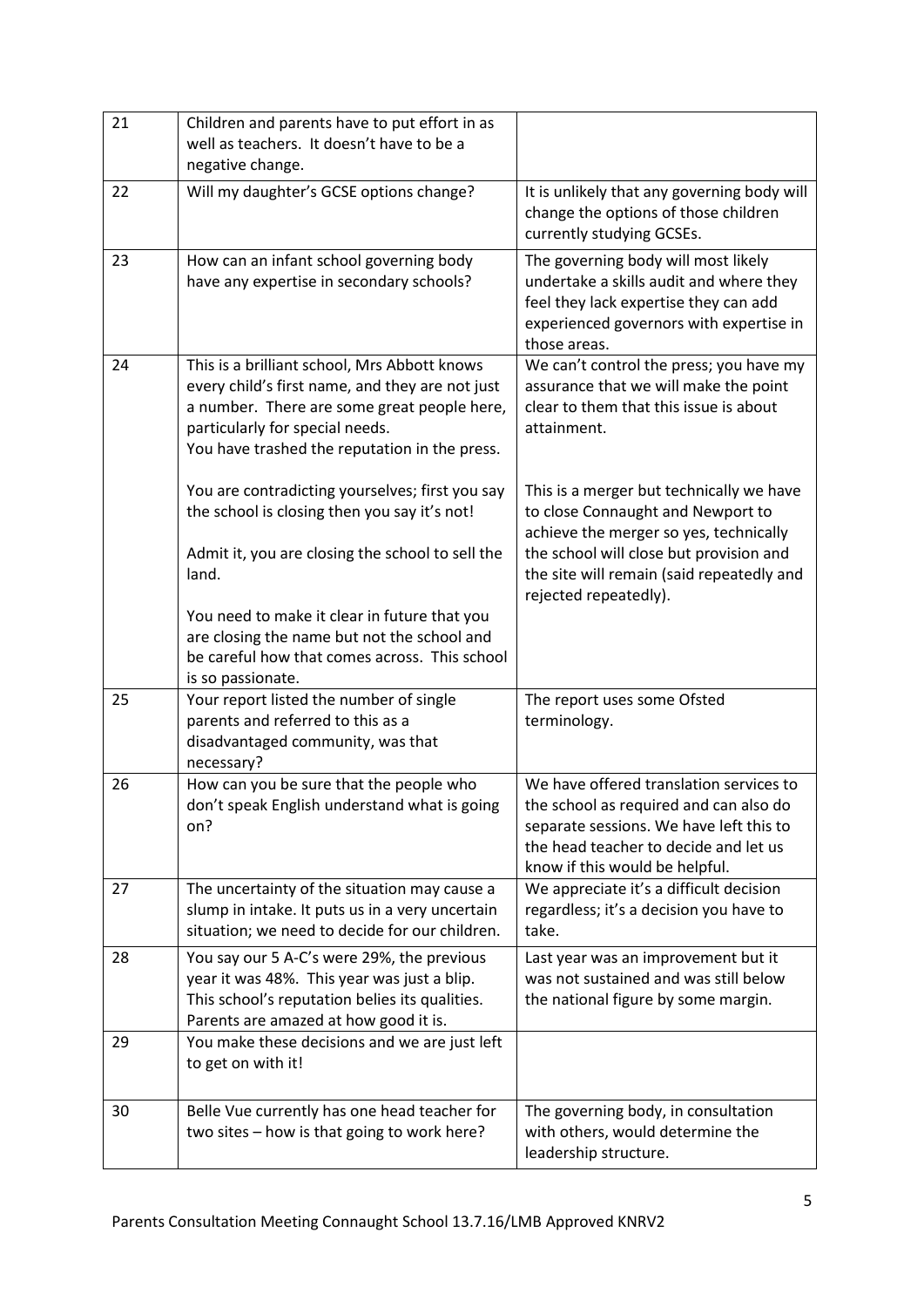| 31  | There are 3,800 new houses being built in<br>Aldershot, surely some of them will want<br>their children to come here?                                                                 | The school will not be closed; places will<br>still be available as they are now.                                                                                                                                       |
|-----|---------------------------------------------------------------------------------------------------------------------------------------------------------------------------------------|-------------------------------------------------------------------------------------------------------------------------------------------------------------------------------------------------------------------------|
| 32  | You are judging attainment on a one-year<br>blip, remember the children we take in. This<br>is a community; you keep moving the<br>goalposts.                                         | This is about under-performance over<br>time. We recognise the challenges of<br>the community.                                                                                                                          |
| 33  | All children are different, what suits one child<br>will not suit another. This school takes many<br>children for whom English is not a first<br>language, or who have special needs. | That is correct. A high proportion of<br>children in this school are achieving<br>below the national average. Regardless<br>of their contextual factors we want all<br>children to achieve well.                        |
| 34  | You will still have feeder schools coming in<br>with that transition.                                                                                                                 | You will have a leadership team that can<br>manage that transition. There will be an<br>established culture and high<br>expectations plus a better knowledge of<br>what children are achieving in the<br>primary phase. |
| 5.  | <b>Observations</b>                                                                                                                                                                   |                                                                                                                                                                                                                         |
| 5.1 | You owe it to the parents in this room to do<br>another consultation and in a more<br>structured manner. You haven't structured<br>this well at all.                                  | This initial session was a drop-in session.<br>A meeting such as this was not what was<br>intended or offered.                                                                                                          |
|     | That was naive.                                                                                                                                                                       | There will be further opportunities,<br>including those already available on-line.                                                                                                                                      |
| 5.2 | You did not bring any information for parents<br>and that was disrespectful.                                                                                                          |                                                                                                                                                                                                                         |
| 5.3 | All the stronger male teachers have left the<br>school. Very strong help is needed, Lindsey<br>the head teacher is brilliant but she can't do<br>everything on her own                |                                                                                                                                                                                                                         |
| 5.4 | There must be a reason we dropped this year,<br>all this upset does not help. Teachers have<br>not felt supported and have moved on to<br>other jobs.                                 |                                                                                                                                                                                                                         |
| 5.5 | If, on paper, Connaught and Newport close<br>then this school automatically becomes an<br>outstanding school and recruitment will<br>blossom and the numbers on roll will rise.       |                                                                                                                                                                                                                         |
| 5.6 | Why didn't you explain it like that before?<br>Is this the only meeting?                                                                                                              | There is another tomorrow at Newport<br>and opportunities to share your views<br>through individual written responses.                                                                                                  |